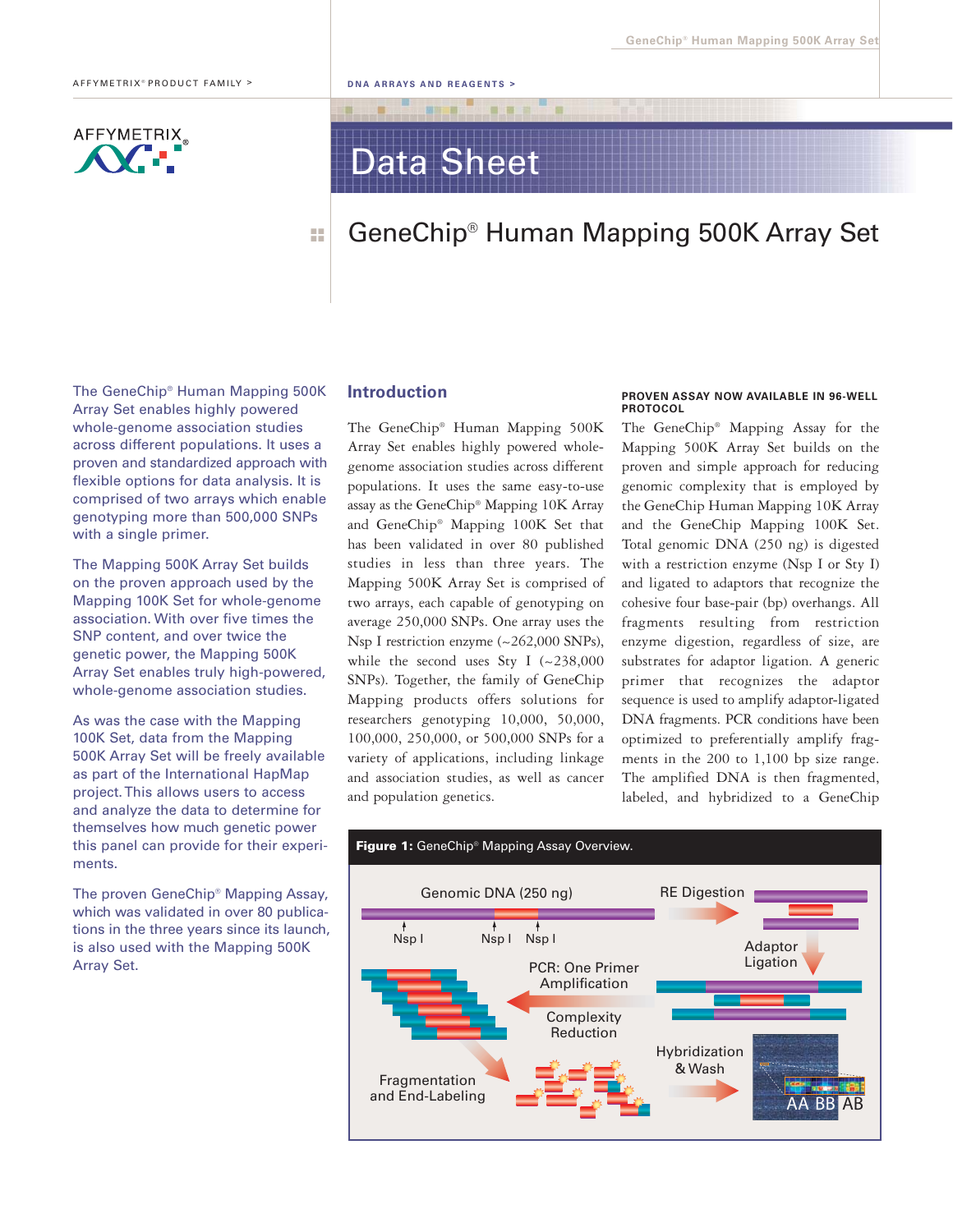Human Mapping 250K Array. In the latest update of the manual, this protocol is now available for use in 96-well plates, enabling faster and more consistent ramp-up to high-throughput sample processing.

### SNP SELECTION AND GENOME COVERAGE

All SNPs on the GeneChip Human Mapping 500K Array Set went through a rigorous screening and validation process. Optimal SNPs were selected and tiled on arrays based on accuracy, call rate, and linkage disequilibrium analysis in three populations across the genome. The median physical distance between SNPs is 2.5 kb and the average distance between SNPs is 5.8 kb. The average heterozygosity of these SNPs is 0.30. Eighty-five percent of the human genome is within 10 kb of a SNP. Figure 2 shows the genetic coverage of the Mapping 500K Array Set across three populations.

#### GENOTYPES AVAILABLE IN HAPMAP DATABASE

With the release of the Phase II HapMap data, over 70 percent of the SNPs will be genotyped using Affymetrix technology, including data generated at Perlegen Sciences, data generated at Baylor using the Targeted Genotyping Assay, and data from the Mapping 100K Set. Data from the Mapping 500K Array Set will be available in HapMap release 21. Open access to SNP lists and raw genotype data is a critical part of facilitating standardization, as well as giving researchers the ability to determine for themselves the power of the genetic coverage for their experiments. For the most current 500K data on the HapMap samples, please visit the Affymetrix web site: www.affymetrix.com/ support/technical/sample\_data/500k\_hap map\_genotype\_data.affx.

#### SNP ANNOTATION AVAILABLE THROUGH THE NETAFFX™ ANALYSIS CENTER

Extensive annotation for each SNP is provided in both GeneChip® Genotyping Analysis Software (GTYPE) and the NetAffx<sup>™</sup> Analysis Center. This annotation combines data from multiple sources within the public domain and consolidates

**Figure 2:** HapMap Phase II coverage of the Mapping 500K Array Set across three populations,<br>using a +/- 200kb sliding window. The x axis reports the r<sup>2</sup> value, and the y axis has the % HapMap Phase II SNPs (MAF>5%) in LD with Mapping 500K Array SNPs at that r<sup>2</sup> value. Threemarker coverage uses a multi-marker technique first developed in Haploview at the Broad Institute. Ceu = Ceph Utah, YRI = Yoruba, CHB/JPT = Chinese/Japanese.



it into a single database. SNP annotation includes dbSNP ID, nearest gene, physical map location, cytoband, and allele frequencies in multiple populations.

#### 500,000 SNPS. HIGHLY POWERED WHOLE-GENOME ASSOCIATION STUDIES

The Mapping 500K Array Set genotypes more than 500,000 SNPs in a single experiment, enabling researchers to conduct highly powered genome-wide studies pertaining to disease genetics, drug response, and linkage disequilibrium. All the SNPs used on the Mapping 500K Array Set have been validated across a wide range of populations. The Mapping 500K Array Set SNP content builds on the Mapping 100K Set which has been successfully used in many whole-genome association studies [1]. The genetic coverage of the Mapping 500K Array Set is shown in Figure 2. Future products will have complementary sets of SNPs to further increase genetic power across many population groups.

#### USE LESS DNA STARTING MATERIAL

Each array in the Mapping 500K Array Set requires only 250 ng genomic DNA as starting material, making the most of precious sample resources. Whole-genome amplified material prepared by the Qiagen REPLI-g® kits may also be used with the Mapping 500K Array Set.

#### AUTOMATED GENOTYPE CALLS IN SOFTWARE

The GeneChip Human Mapping 500K Array Set is used in conjunction with GeneChip® Genotyping Analysis Software (GTYPE), which uses an automated, model-based genotype-calling algorithm that provides a confidence score for each individual genotype. The Dynamic Model algorithm (DM), [2] generates a QC call rate for each array. A call rate of greater than or equal to 93 percent (at a DM confidence threshold of 0.33), when using good quality DNA, should be used to determine whether a sample should be repeated or used for downstream analysis. The user may adjust the default confidence score to allow genotyping with either greater accuracy or higher call rates, depending on what is needed for the application of interest [3].

#### IMPROVED CALL RATES AND ACCURACY WITH NEW GENOTYPE CALLING ALGORITHM

The Bayesian Robust Linear Model with Mahalanobis distance classifier (BRLMM) algorithm is an extension of the Robust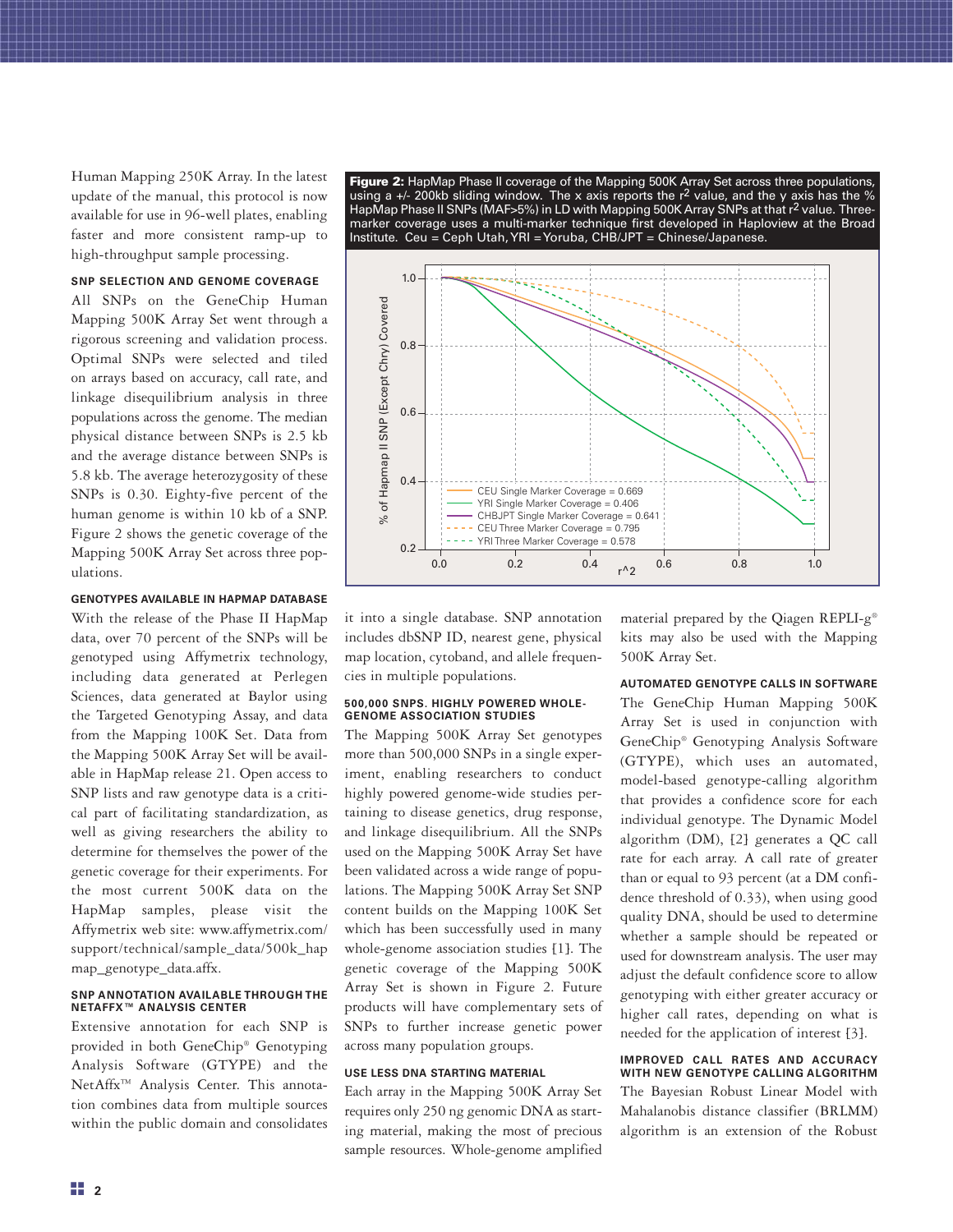Linear Model with Mahalanobis distance classifier (RLMM) algorithm developed for Mapping 100K Set arrays, and uses data from multiple arrays to make genotype calls [4, 5]. It provides a significant improvement over DM in two important areas: it improves overall performance (call rates and accuracy), and it equalizes the performance of homozygous and heterozygous genotypes. To test the performance of BRLMM, 66 samples from the international HapMap project (33 Caucasians and 33 Yorubans) that were run at a customer site were re-analyzed using BRLMM at a setting of 0.5. The average call rate was 98.8 percent, with a concordance of 99.3 percent. These samples also included 17 trios, on which the Mendelian inheritance consistency was found to be 99.9 percent. Reproducibility was measured as 99.9 percent when calculated for 7 samples run in duplicate at the Affymetrix® Services Laboratory. Each sample in the above analyses passed the 93 percent QC DM 0.33 cutoff score (the average DM 0.33 call rate on these data was 96 percent).

The BRLMM Analysis Tool (BAT) enables analysis using the BRLMM algorithm. BAT is available as a standalone software tool from the Affymetrix web site. The user may adjust the default confidence score to allow genotyping with either greater accuracy or higher call rates, depending on what is needed for the application of interest [5].

| Customer-generated data on 66 samples<br>analyzed with BRLMM (0.5) |       |
|--------------------------------------------------------------------|-------|
| Observed call rate                                                 | 98.8% |
| Observed concordance<br>with HapMap                                | 99.3% |
| Observed Mendelian<br>Consistency                                  | 99.9  |

#### GTYPE FLEXIBLE DATA EXPORT OPTIONS

GTYPE incorporates advanced functionality that supports multiple options for data export, including export by chromosome, filtering by allele frequency, Hardy-Weinberg Equilibrium, and Mendelian-error. GTYPE provides new batch SNP export options allowing researchers to automatically export genotype calls from thousands of samples at a time into tab-delimited files, as well as into third-party-compatible formats such as MERLIN, GeneHunter open source software, and Haploview.

#### ARRAY SPECIFICATIONS

Each array in the Mapping 500K Array Set includes more than 6.5 million features, each consisting of more than one million copies of a 25-bp oligonucleotide probe of a defined sequence, synthesized in parallel by proven photolithographic manufacturing. Each SNP is interrogated by 6- or 10 probe quartets where each probe quartet is comprised of a perfect match and a mismatch probe for each allele. In total, there are 24 or 40 different 25-bp oligonucleotides per SNP.

#### REAGENT KITS VALIDATED AS PART OF THE MAPPING 500K ARRAY SET

Two reagent kits were developed and validated for use in conjunction with the Mapping 500K Array Set. One kit is specific to the Nsp I restriction enzyme while the other is designed for the Sty I restriction enzyme. Both kits contain validated and qualified reagents for the most critical steps in the GeneChip Mapping Assay. This includes the PCR primer and adaptor necessary to selectively amplify a portion of the human genome, reagents to fragment and label the PCR products, and several control reagents. Kits are available for either 30 or 100 reactions.

#### BUILT-IN CONTROLS TO CROSS-CHECK FOR **CONSISTENCY**

Fifty SNPs on both the Nsp I and Sty I arrays serve as built-in controls for the Mapping 500K Array Set. GTYPE leverages these controls in the Sample Mismatch Report to cross-check genotypes from the same sample on each array to verify that both arrays remain together from DNA preparation to data analysis. In addition, GTYPE uses additional controls to cross-check Mapping 500K arrays with previous generation arrays to allow customers who are using the Mapping 500K Array Set to increase power in ongoing studies.

#### REAGENT KIT PACKAGING DESIGNED TO MINIMIZE DNA CONTAMINATION

As with all PCR applications, DNA contamination is a concern, as it can lead to genotyping errors, thereby reducing genetic power. Each GeneChip Mapping 500K Assay Kit is subdivided into three boxes to support a recommended workflow designed to minimize the possibility of DNA contamination. Additionally, the GTYPE software provides a report to help identify samples that may have otherwiseundetected DNA contamination.

#### SAMPLE THROUGHPUT

With a standard instrument configuration of one GeneChip® Scanner 3000 7G with AutoLoader, and three GeneChip® Fluidics Station 450s with four runs, a user can process more than 10 million genotypes per day. The modular GeneChip System can be easily expanded to accommodate high-throughput needs, enabling analysis of thousands of samples per year. For example, fluidics stations can be daisy-chained together. While the fluidics stations and scanners are centrally controlled by the GeneChip® Operating Software (GCOS) platform, the GCOS Server is also available for moderate- to high-throughput analysis capabilities to collect data from multiple GeneChip Scanner 3000 7G scanners.

#### REFERENCES

- 1. Klein R.J., et al. Complement factor H polymorphism in age-related macular degeneration. Science 308(5720):385-9 (2005 Apr 15).
- 2. Di X., et al. Dynamic model based algorithms for screening and genotyping over 100K SNPs on oligonucleotide microarrays. Bioinformatics 21(9):1958-63 (2005 May 1).
- 3. Matsuzaki, et al. Genotyping over 100,000 SNPs on a Pair of Oligonucleotide Arrays. Nature Methods 1:109-111 (2004).
- 4. Nusrat Rabbee and Terence P. Speed. A genotype calling algorithm for Affymetrix SNP array. Bioinformatics Advance Access published online on November 2, 2005.
- 5. BRLMM: an Improved Genotype Calling Method for the GeneChip® Human Mapping 500K Array Set. Affymetrix, Inc. (forthcoming)